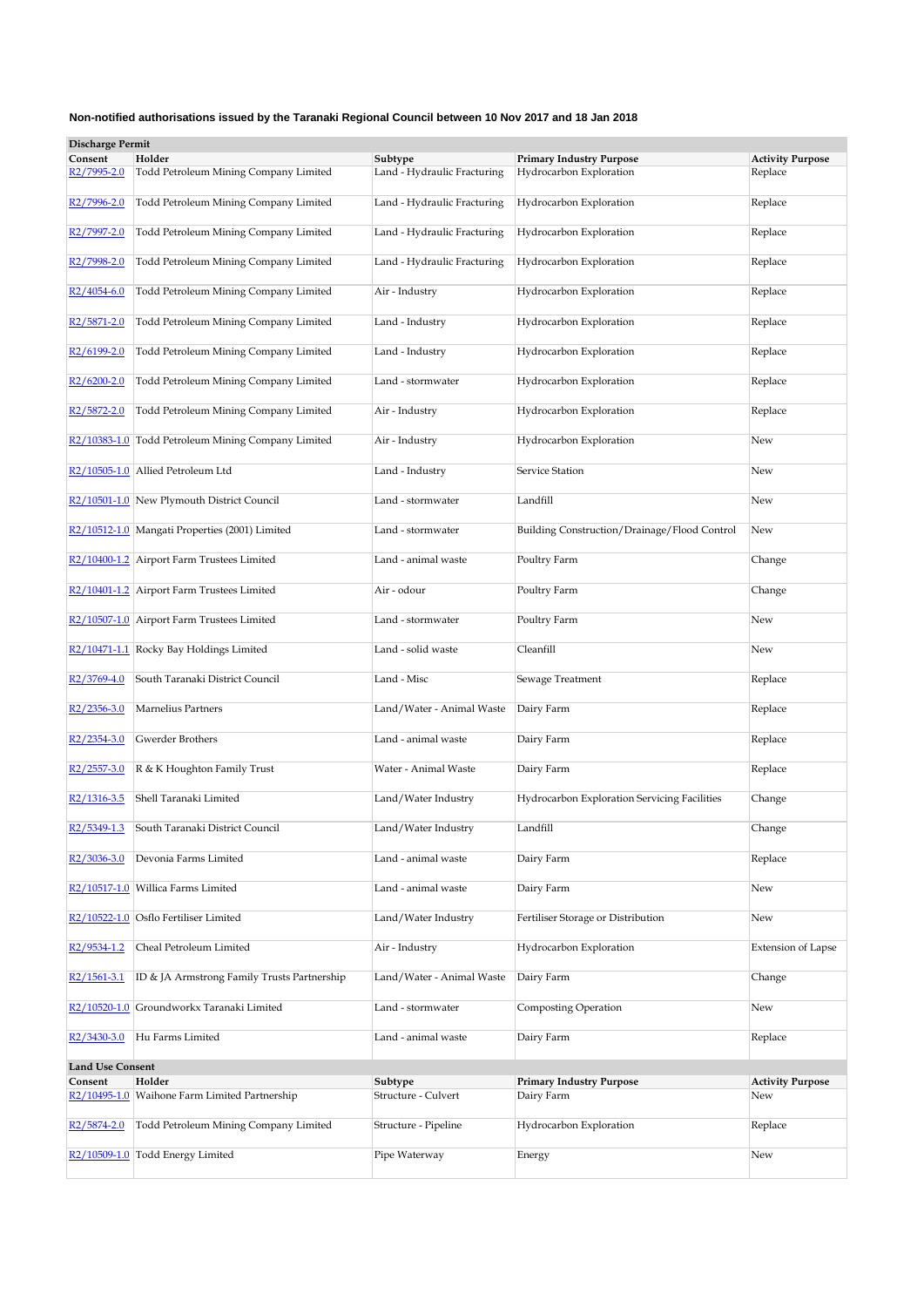|                          | R2/10502-1.0 New Plymouth District Council                  | Structure - Culvert       | Landfill                                     | New                     |
|--------------------------|-------------------------------------------------------------|---------------------------|----------------------------------------------|-------------------------|
|                          | R2/10504-1.0 Mangati Properties (2001) Limited              | Structure - Culvert       | Building Construction/Drainage/Flood Control | New                     |
|                          | R2/10508-1.0 Airport Farm Trustees Limited                  | Structure - Culvert       | Poultry Farm                                 | New                     |
|                          | R2/10514-1.0 Balwherree Family Trust Partnership            | Structure - Culvert       | Building Construction/Drainage/Flood Control | New                     |
|                          | R2/10515-1.0 Codylan Farms Limited                          | Realign Waterway          | Dairy Farm                                   | New                     |
| R <sub>2</sub> /4623-3.0 | Fonterra Limited                                            | Dam/Weir                  | Dairy Processing/Manufacturing               | Replace                 |
|                          | R2/10523-1.0 CX Oil Limited                                 | Structure - Other         | Hydrocarbon Exploration                      | New                     |
|                          | R <sub>2</sub> /10190-2.0 South Dakota Trust                | Vegetation Disturbance    | Forestry                                     | Replace                 |
|                          | R2/10519-1.0 Melody Family Trust                            | Vegetation Disturbance    | Forestry                                     | New                     |
|                          | R2/10521-1.0 Osflo Fertiliser Limited                       | Structure - Culvert       | Fertiliser Storage or Distribution           | New                     |
|                          | R2/10524-1.0 Peter Groves Trustee Limited                   | Vegetation Disturbance    | Forestry                                     | New                     |
| <b>Water Permit</b>      |                                                             |                           |                                              |                         |
| Consent                  | Holder                                                      | Subtype                   | <b>Primary Industry Purpose</b>              | <b>Activity Purpose</b> |
| R2/2293-3.1              | Taranaki Trucking Company Limited                           | <b>Take Surface Water</b> | Industry - Other                             | Change                  |
|                          | R2/10506-1.0 Allied Petroleum Ltd                           | Take Groundwater          | Service Station                              | New                     |
|                          | R2/10484-1.0 PKW Farms LP                                   | Take Groundwater          | Dairy Farm                                   | New                     |
|                          | R2/10135-1.1 Luttrell Trust Partnership                     | <b>Take Surface Water</b> | Irrigation                                   | Change                  |
|                          | R2/10499-1.1 $CX$ Oil Limited                               | Take Surface Water        | Hydrocarbon Exploration                      | Change                  |
|                          | R2/10531-1.0 Papa Rererangi i Puketapu Limited (NP Airport) | Take Groundwater          | Airport                                      | New                     |
| R2/4494-3.0              | Craig McDonald                                              | <b>Take Surface Water</b> | Dairy Farm                                   | Replace                 |
| R <sub>2</sub> /5636-2.0 | Waiwira Trust                                               | <b>Take Surface Water</b> | Dairy Farm                                   | Replace                 |

Doc #1994368-v1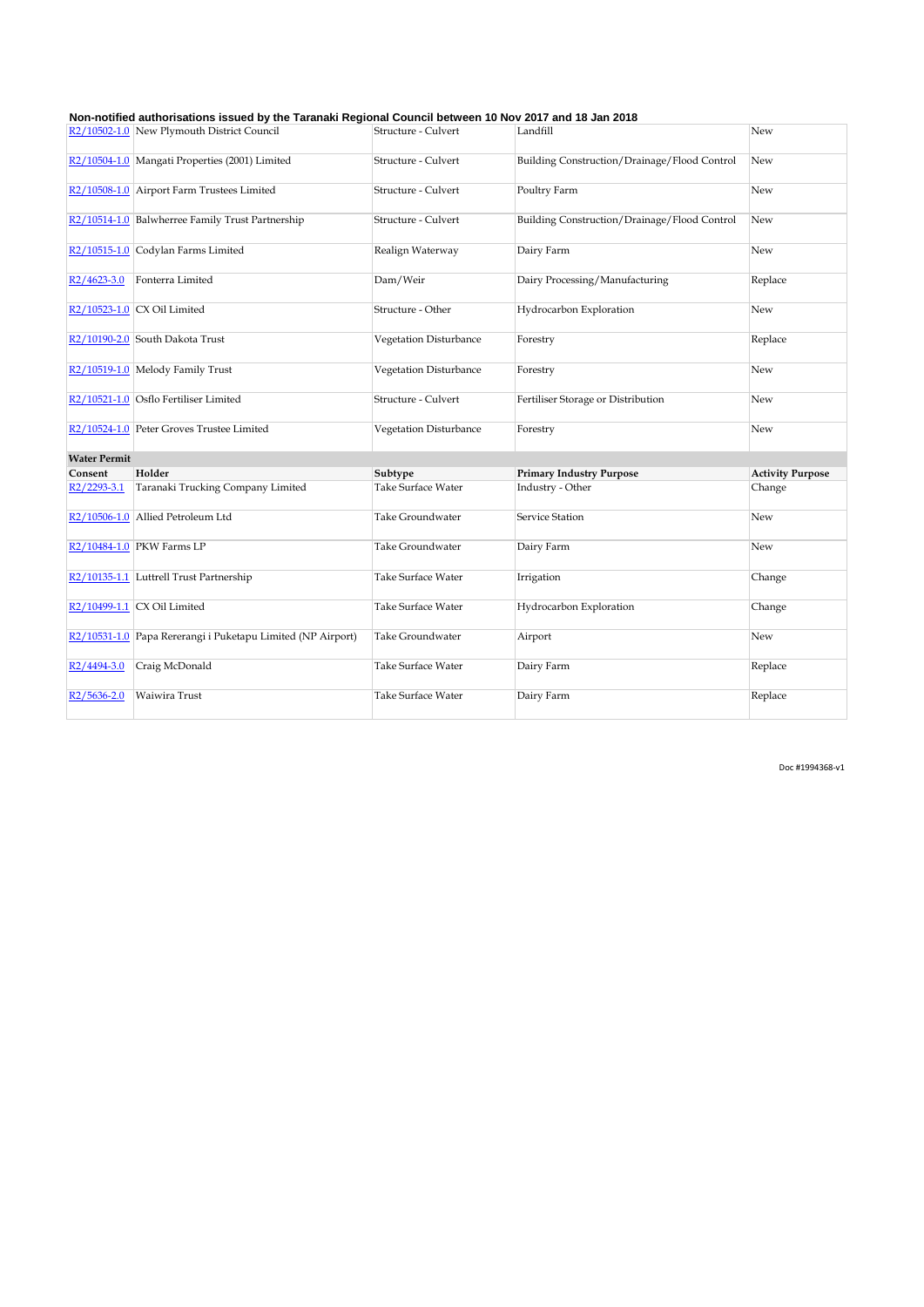**Contract** 

| R2/10495-1.0                                                                                                                            | Commencement Date: 10 Nov 2017                                             |
|-----------------------------------------------------------------------------------------------------------------------------------------|----------------------------------------------------------------------------|
| Waihone Farm Limited Partnership                                                                                                        | Expiry Date: 01 Jun 2036                                                   |
| C/- M & B Stevenson, 8 Dixon St, Oakura 4314 Review Dates: June 2024, June 2030                                                         | <b>Activity Class: Discretionary</b>                                       |
| <b>Location:</b> Patiki Road, Pihama                                                                                                    | <b>Application Purpose: New</b>                                            |
| To install a culvert in the Mangatawa Stream, including the associated disturbance of the<br>stream bed                                 |                                                                            |
| R <sub>2</sub> /7995-2.0                                                                                                                | <b>Commencement Date: 14 Nov 2017</b>                                      |
| Todd Petroleum Mining Company Limited                                                                                                   | Expiry Date: 01 Jun 2028                                                   |
| PO Box 802, New Plymouth 4340                                                                                                           | <b>Review Dates: June annually</b><br><b>Activity Class: Discretionary</b> |
| Location: KA-1/7/19/20 wellsite, 360 Palmer<br>Road, Kapuni                                                                             | <b>Application Purpose: Replace</b>                                        |
| To discharge water based hydraulic fracturing fluids into land at depths greater than 2,900<br>mTVDss beneath the KA-1/7/19/20 wellsite |                                                                            |

| R2/7996-2.0                                                                                                                        | <b>Commencement Date: 14 Nov 2017</b>                                      |
|------------------------------------------------------------------------------------------------------------------------------------|----------------------------------------------------------------------------|
| Todd Petroleum Mining Company Limited                                                                                              | <b>Expiry Date: 01 Jun 2028</b>                                            |
| PO Box 802, New Plymouth 4340                                                                                                      | <b>Review Dates:</b> June annually<br><b>Activity Class: Discretionary</b> |
| <b>Location:</b> KA-4/14 wellsite, 598 Palmer Road,<br>Kapuni                                                                      | <b>Application Purpose: Replace</b>                                        |
| To discharge water based hydraulic fracturing fluids into land at depths greater than 2,900<br>mTVDss beneath the KA-4/14 wellsite |                                                                            |
|                                                                                                                                    |                                                                            |
| R <sub>2</sub> /7997-2.0                                                                                                           | <b>Commencement Date: 14 Nov 2017</b>                                      |
| <b>Todd Petroleum Mining Company Limited</b>                                                                                       | <b>Expiry Date: 01 Jun 2028</b>                                            |
| PO Box 802, New Plymouth 4340                                                                                                      | <b>Review Dates:</b> June annually<br><b>Activity Class: Discretionary</b> |

**Location:** KA-8/12/15/18 wellsite, 939 Eltham **Application Purpose:** Replace Road, Kapuni

To discharge water based hydraulic fracturing fluids into land at depths greater than 2,900 mTVDss beneath the KA-8/12/15/18 wellsite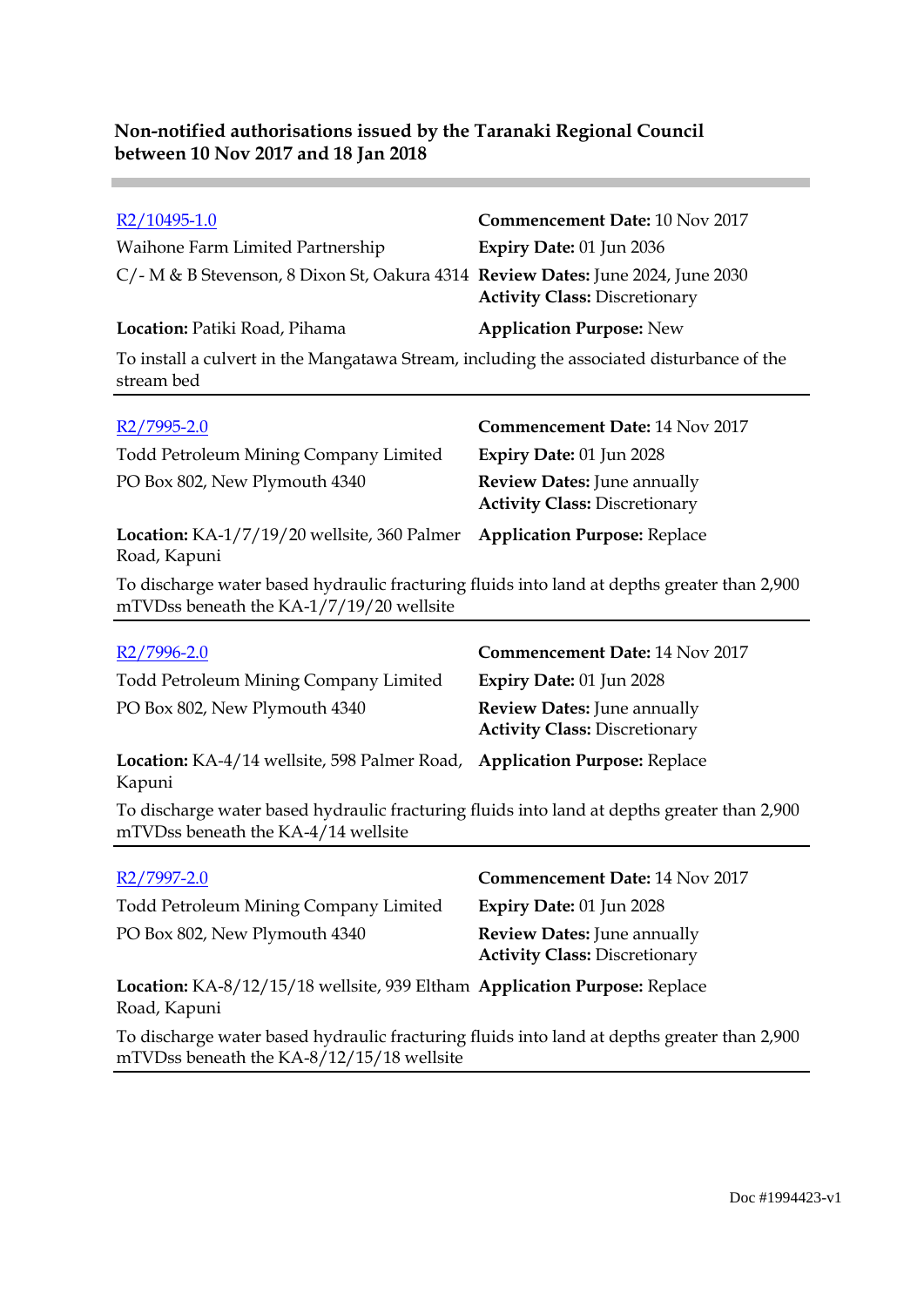| R2/7998-2.0                                                                                                                                                        | <b>Commencement Date: 14 Nov 2017</b>                                      |  |
|--------------------------------------------------------------------------------------------------------------------------------------------------------------------|----------------------------------------------------------------------------|--|
| Todd Petroleum Mining Company Limited                                                                                                                              | <b>Expiry Date: 01 Jun 2028</b>                                            |  |
| PO Box 802, New Plymouth 4340                                                                                                                                      | <b>Review Dates: June annually</b><br><b>Activity Class: Discretionary</b> |  |
| Location: KA-6/11/17 wellsite, 849 Ahipaipa<br>Road, Kapuni                                                                                                        | <b>Application Purpose: Replace</b>                                        |  |
| To discharge water based hydraulic fracturing fluids into land at depths greater than 2,900<br>mTVDss beneath the KA-6/11/17 wellsite                              |                                                                            |  |
|                                                                                                                                                                    |                                                                            |  |
| $R2/4054-6.0$                                                                                                                                                      | <b>Commencement Date: 16 Nov 2017</b>                                      |  |
| Todd Petroleum Mining Company Limited                                                                                                                              | <b>Expiry Date: 01 Jun 2035</b>                                            |  |
| PO Box 802, New Plymouth 4340                                                                                                                                      | Review Dates: June 2023, June 2029<br><b>Activity Class: Controlled</b>    |  |
| Location: Kapuni Production Station, 318<br>Palmer Road, Kapuni                                                                                                    | <b>Application Purpose: Replace</b>                                        |  |
| To discharge emissions into the air from combustion involving flaring of petroleum<br>products incidental to the treatment of gas at the Kapuni Production Station |                                                                            |  |

| R <sub>2</sub> /5874-2.0                                                                                                       | <b>Commencement Date: 16 Nov 2017</b>                                      |  |
|--------------------------------------------------------------------------------------------------------------------------------|----------------------------------------------------------------------------|--|
| Todd Petroleum Mining Company Limited                                                                                          | Expiry Date: 01 Jun 2035                                                   |  |
| PO Box 802, New Plymouth 4340                                                                                                  | Review Dates: June 2023, June 2029<br><b>Activity Class: Discretionary</b> |  |
| Location: 368 Palmer Road, Kapuni                                                                                              | <b>Application Purpose: Replace</b>                                        |  |
| To use a pipebridge over the Kapuni Stream                                                                                     |                                                                            |  |
|                                                                                                                                |                                                                            |  |
| R2/2293-3.1                                                                                                                    | Commencement Date: 16 Nov 2017                                             |  |
| Taranaki Trucking Company Limited                                                                                              | Expiry Date: 01 Jun 2030                                                   |  |
| C/- Shane Kells, PO Box 65, Stratford 4352                                                                                     | Review Dates: June 2018, June 2024<br><b>Activity Class: Discretionary</b> |  |
| Location: 1017 Wiremu Road, Opunake                                                                                            | <b>Application Purpose: Change</b>                                         |  |
| To take water from an excavated pond in the vicinity of an unnamed tributary of the<br>Heimama Stream for quarrying operations |                                                                            |  |

Change of consent conditions to decrease the rate of take and therefore remove the need for a verified water meter at the site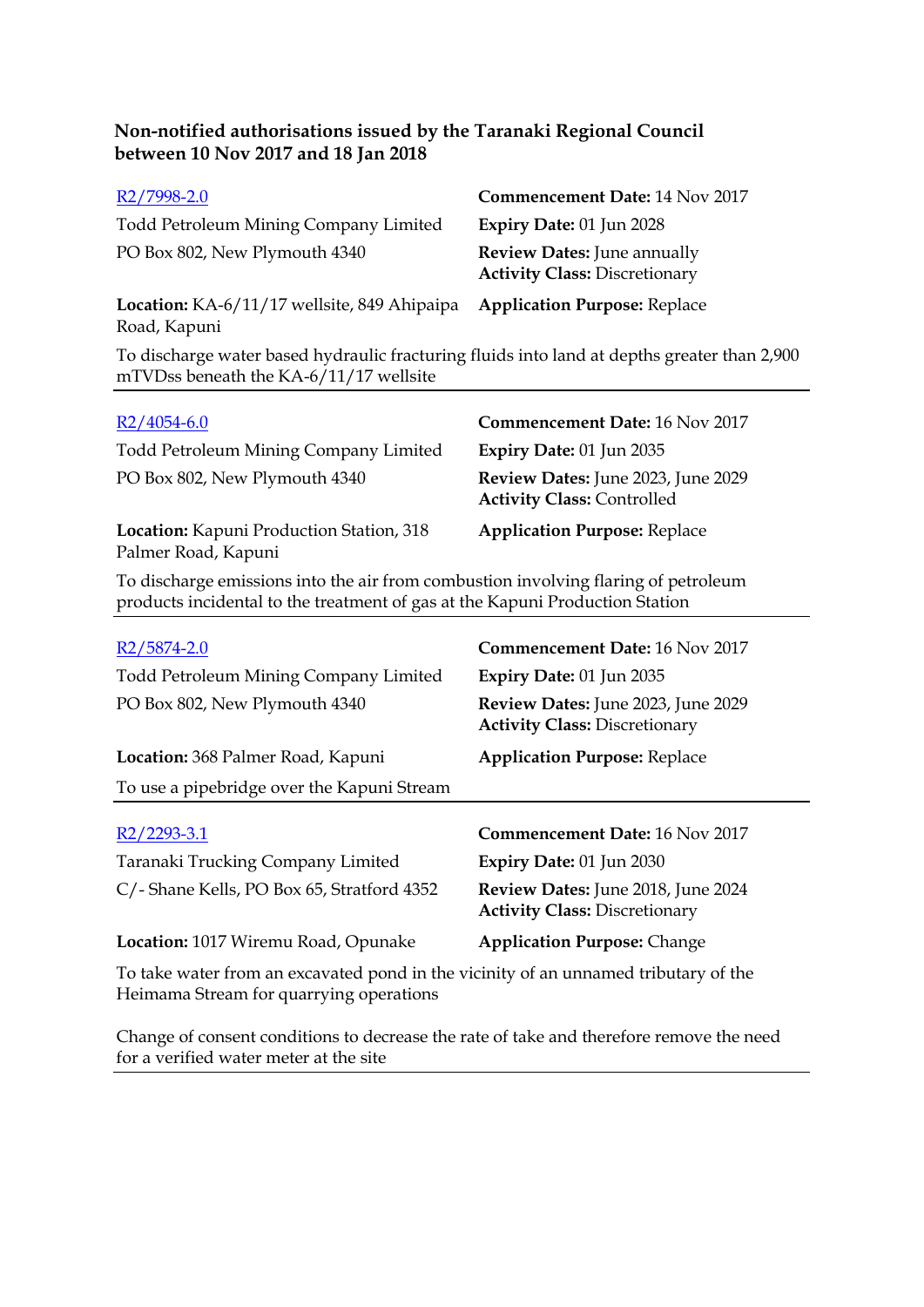| R <sub>2</sub> /5871-2.0                                                                   | <b>Commencement Date: 17 Nov 2017</b>                                      |
|--------------------------------------------------------------------------------------------|----------------------------------------------------------------------------|
| Todd Petroleum Mining Company Limited                                                      | Expiry Date: 01 Jun 2035                                                   |
| PO Box 802, New Plymouth 4340                                                              | Review Dates: June 2023, June 2029<br><b>Activity Class: Discretionary</b> |
| Location: KA-9/16 wellsite, 83 Lower Duthie<br>Road, Kapuni                                | <b>Application Purpose: Replace</b>                                        |
| To disclosure tuested eterminister from budrescriber surfaretien en dans durchien en energ |                                                                            |

To discharge treated stormwater from hydrocarbon exploration and production operations at the KA-9/16 wellsite onto and into land

| $R2/6199-2.0$                                                                                                                        | <b>Commencement Date: 17 Nov 2017</b>                                      |
|--------------------------------------------------------------------------------------------------------------------------------------|----------------------------------------------------------------------------|
| Todd Petroleum Mining Company Limited                                                                                                | Expiry Date: 01 Jun 2035                                                   |
| PO Box 802, New Plymouth 4340                                                                                                        | Review Dates: June 2023, June 2029<br><b>Activity Class: Discretionary</b> |
| Location: KA-5/10 wellsite, 992 Skeet Road,<br>Kapuni                                                                                | <b>Application Purpose: Replace</b>                                        |
| To discharge treated stormwater from hydrocarbon exploration and production operations<br>at the KA-5/10 wellsite onto and into land |                                                                            |

| $R2/6200-2.0$                                         | <b>Commencement Date: 17 Nov 2017</b>                                      |
|-------------------------------------------------------|----------------------------------------------------------------------------|
| <b>Todd Petroleum Mining Company Limited</b>          | Expiry Date: $01$ Jun 2035                                                 |
| PO Box 802, New Plymouth 4340                         | Review Dates: June 2023, June 2029<br><b>Activity Class: Discretionary</b> |
| Location: KA-1/7 wellsite, 360 Palmer Road,<br>Kapuni | <b>Application Purpose: Replace</b>                                        |

To discharge treated stormwater from hydrocarbon exploration and production operations at the KA-1/7/19/20 wellsite onto and into land

| $R2/10509-1.0$                                                                | <b>Commencement Date: 20 Nov 2017</b>                                      |
|-------------------------------------------------------------------------------|----------------------------------------------------------------------------|
| <b>Todd Energy Limited</b>                                                    | Expiry Date: 01 Jun 2033                                                   |
| PO Box 802, New Plymouth 4340                                                 | Review Dates: June 2021, June 2027<br><b>Activity Class: Discretionary</b> |
| Location: McKee Mangahewa Production<br>Station, 1334 Otaraoa Road, Tikorangi | <b>Application Purpose: New</b>                                            |

To install piping in the bed of an unnamed tributary of the Mangahewa Stream, including associated stream bed disturbance and reclamation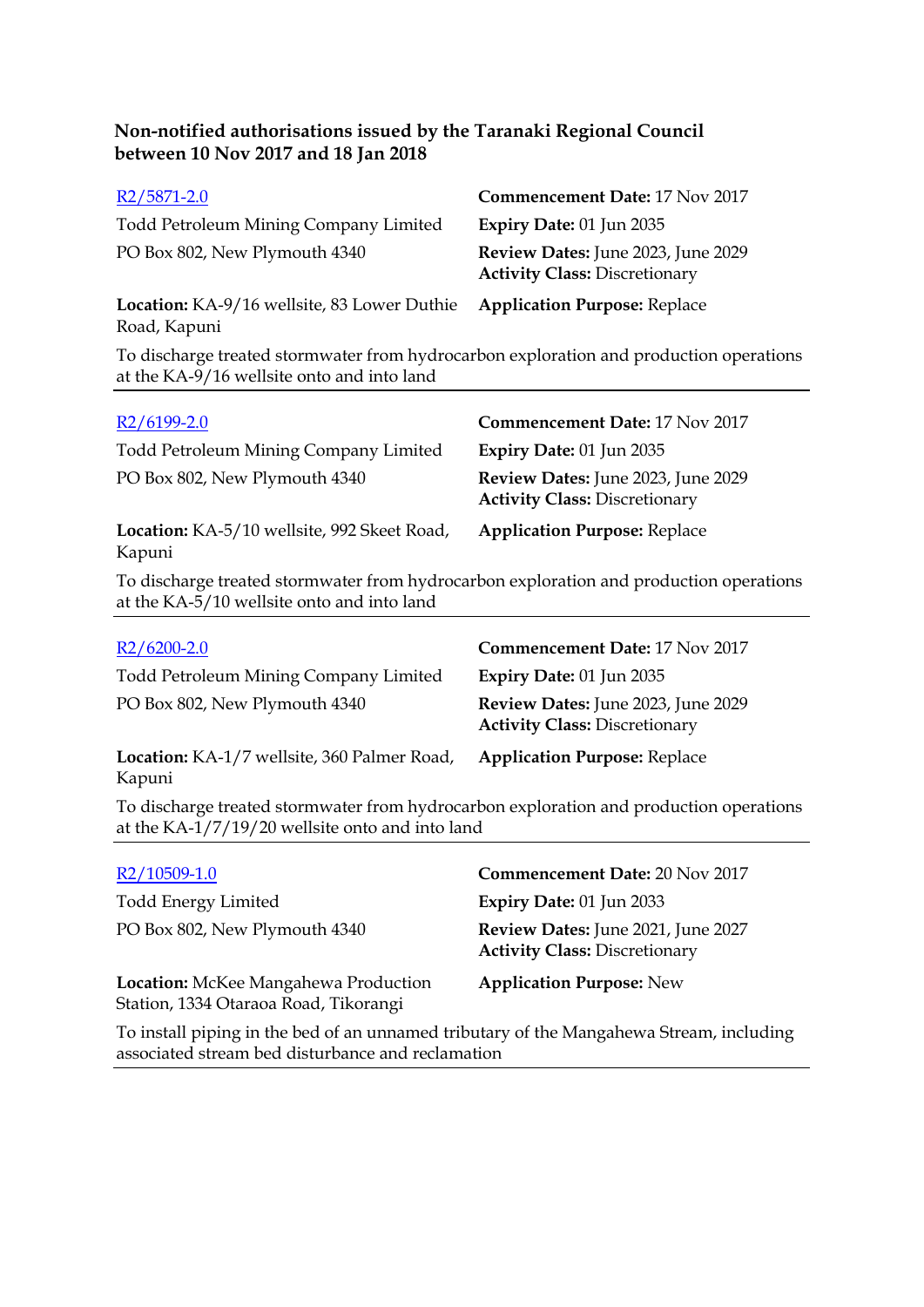| R <sub>2</sub> /5872-2.0                                                                                                                                                                                                                                                                                    | <b>Commencement Date: 22 Nov 2017</b>                                                 |  |  |
|-------------------------------------------------------------------------------------------------------------------------------------------------------------------------------------------------------------------------------------------------------------------------------------------------------------|---------------------------------------------------------------------------------------|--|--|
| <b>Todd Petroleum Mining Company Limited</b>                                                                                                                                                                                                                                                                | Expiry Date: 01 Jun 2035                                                              |  |  |
| PO Box 802, New Plymouth 4340                                                                                                                                                                                                                                                                               | Review Dates: June 2023, June 2029<br><b>Activity Class: Controlled</b>               |  |  |
| Location: KA-9 wellsite, 83 Lower Duthie<br>Road, Kapuni                                                                                                                                                                                                                                                    | <b>Application Purpose: Replace</b>                                                   |  |  |
| To discharge contaminants to air from hydrocarbon exploration at the KA-9 wellsite,<br>including combustion involving flaring or incineration of petroleum recovered from<br>natural deposits, in association with well development or redevelopment and testing or<br>enhancement of well production flows |                                                                                       |  |  |
| R2/10383-1.0                                                                                                                                                                                                                                                                                                | <b>Commencement Date: 22 Nov 2017</b>                                                 |  |  |
| Todd Petroleum Mining Company Limited                                                                                                                                                                                                                                                                       | Expiry Date: 01 Jun 2035                                                              |  |  |
| PO Box 802, New Plymouth 4340                                                                                                                                                                                                                                                                               | Review Dates: June 2023, June 2029<br><b>Activity Class: Restricted discretionary</b> |  |  |
| Location: KA-9 wellsite, 83 Lower Duthie<br>Road, Kapuni                                                                                                                                                                                                                                                    | <b>Application Purpose: New</b>                                                       |  |  |
| To discharge emissions to air associated with hydrocarbon producing wells at the KA-9<br>wellsite                                                                                                                                                                                                           |                                                                                       |  |  |
| $R2/10505-1.0$                                                                                                                                                                                                                                                                                              | <b>Commencement Date: 22 Nov 2017</b>                                                 |  |  |
| Allied Petroleum Ltd                                                                                                                                                                                                                                                                                        | Expiry Date: 01 Jun 2020                                                              |  |  |
| PO Box 31201, Christchurch 8444                                                                                                                                                                                                                                                                             | <b>Review Dates:</b><br><b>Activity Class: Discretionary</b>                          |  |  |
| Location: 153 Egmont Street, Patea                                                                                                                                                                                                                                                                          | <b>Application Purpose: New</b>                                                       |  |  |
| To discharge water containing contaminants from dewatering activities associated with<br>excavations at a service station onto and into land                                                                                                                                                                |                                                                                       |  |  |

| $R2/10506-1.0$                                                        | <b>Commencement Date: 22 Nov 2017</b>                     |  |
|-----------------------------------------------------------------------|-----------------------------------------------------------|--|
| Allied Petroleum Ltd                                                  | <b>Expiry Date: 01 Jun 2020</b>                           |  |
| PO Box 31201, Christchurch 8444                                       | <b>Review Dates:</b><br><b>Activity Class: Controlled</b> |  |
| Location: 153 Egmont Street, Patea<br><b>Application Purpose: New</b> |                                                           |  |
| To take groundwater from dewatering excavations                       |                                                           |  |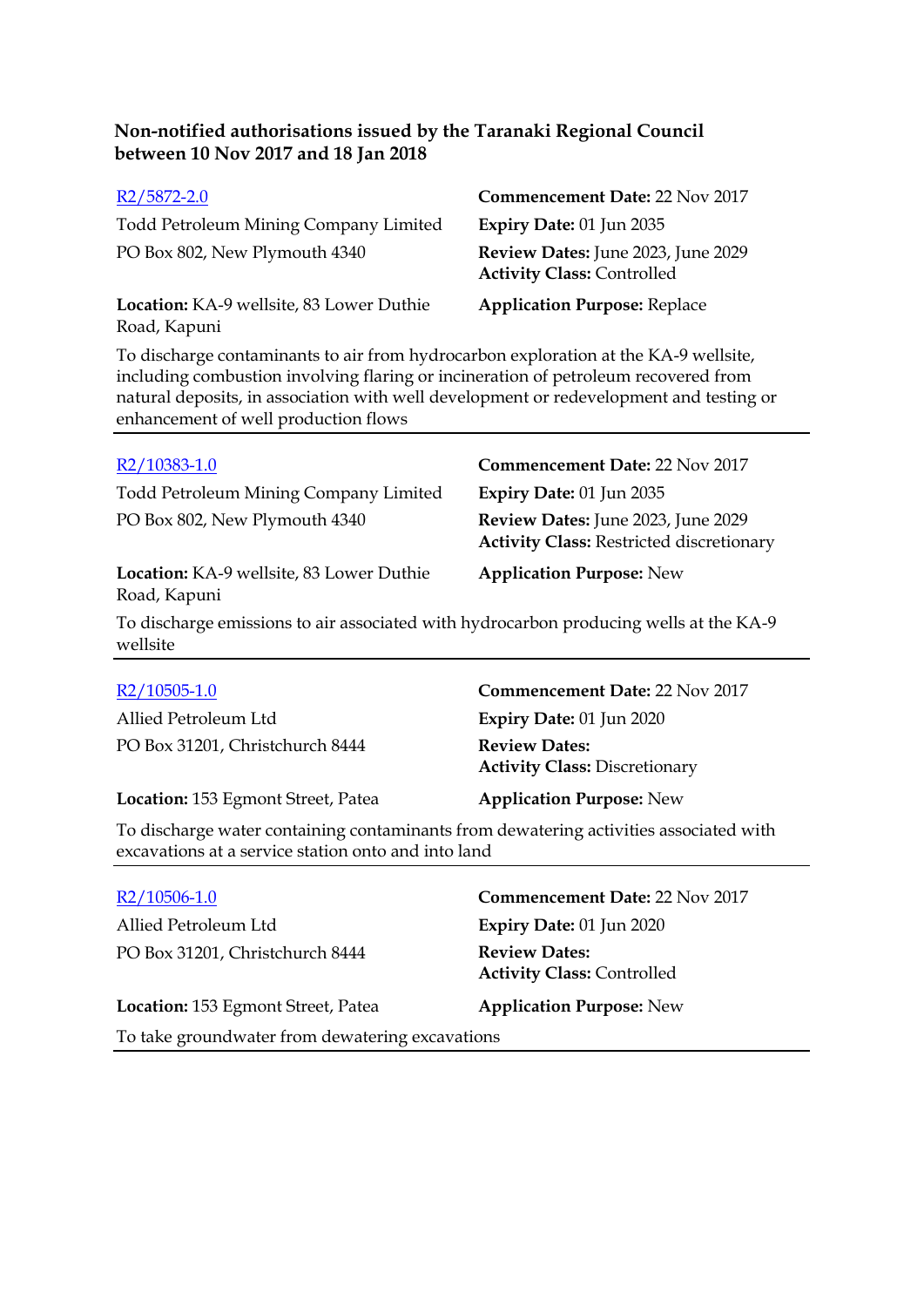| R2/10501-1.0                                                                                                                     | Commencement Date: 23 Nov 2017                                             |
|----------------------------------------------------------------------------------------------------------------------------------|----------------------------------------------------------------------------|
| New Plymouth District Council                                                                                                    | Expiry Date: 01 Jun 2022                                                   |
| Private Bag 2025, New Plymouth 4342                                                                                              | <b>Review Dates:</b><br><b>Activity Class: Controlled</b>                  |
| Location: Central Landfill, Rotokare Road,<br>Eltham                                                                             | <b>Application Purpose: New</b>                                            |
| To discharge stormwater and sediment arising from earthworks onto land                                                           |                                                                            |
| R2/10502-1.0                                                                                                                     | <b>Commencement Date: 23 Nov 2017</b>                                      |
| New Plymouth District Council                                                                                                    | Expiry Date: 01 Jun 2034                                                   |
| Private Bag 2025, New Plymouth 4342                                                                                              | Review Dates: June 2023, June 2029<br><b>Activity Class: Discretionary</b> |
| Location: Central Landfill, Rotokare Road,<br>Eltham                                                                             | <b>Application Purpose: New</b>                                            |
| To install a culvert in an unnamed tributary of the Waingongoro River, including the<br>associated disturbance of the stream bed |                                                                            |
| $R2/10504-1.0$                                                                                                                   | Commencement Date: 27 Nov 2017                                             |
| Mangati Properties (2001) Limited                                                                                                | Expiry Date: 01 Jun 2032                                                   |
| 20 Nadine Stanton Drive, Bell Block 4312                                                                                         | Review Dates: June 2020, June 2026<br><b>Activity Class: Discretionary</b> |
| Location: 229 Parklands Ave, Bell Block                                                                                          | <b>Application Purpose: New</b>                                            |
| To install a culvert in the Waihowaka Stream, including the associated disturbance of the<br>stream bed                          |                                                                            |
| R2/10512-1.0                                                                                                                     | <b>Commencement Date: 27 Nov 2017</b>                                      |
| Mangati Properties (2001) Limited                                                                                                | Expiry Date: 01 Jun 2019                                                   |
| 20 Nadine Stanton Drive, Bell Block 4312                                                                                         | <b>Review Dates:</b><br><b>Activity Class: Controlled</b>                  |

**Location:** 229 Parklands Ave, Bell Block **Application Purpose:** New

**Activity Class:** Controlled

To discharge stormwater and sediment arising from earthworks into land in the vicinity of the Waihowaka Stream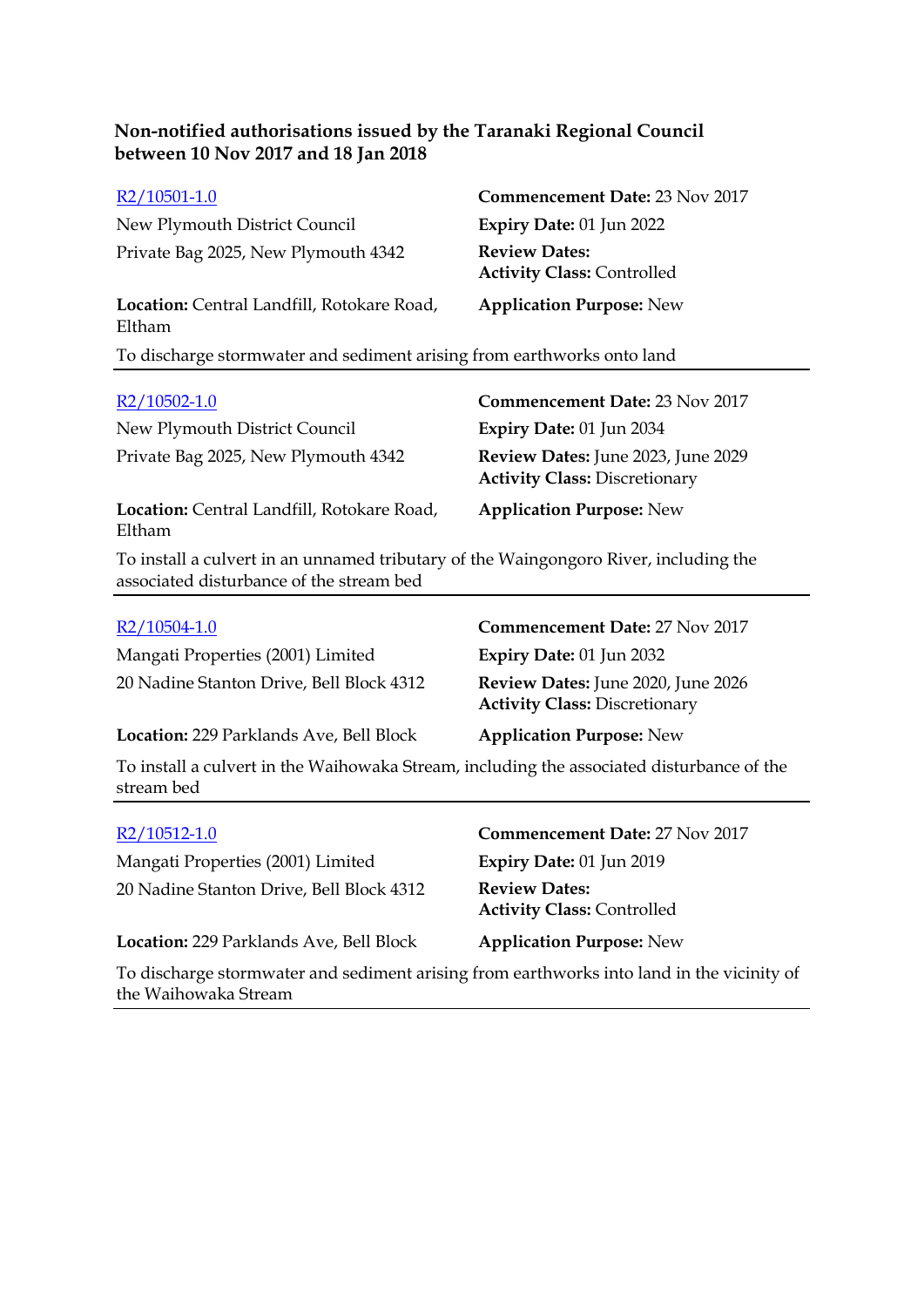| R2/10400-1.2                              | <b>Commencement Date: 28 Nov 2017</b>                                      |
|-------------------------------------------|----------------------------------------------------------------------------|
| Airport Farm Trustees Limited             | <b>Expiry Date: 01 Jun 2034</b>                                            |
| 58 Airport Drive, RD 3, New Plymouth 4373 | Review Dates: June 2022, June 2028<br><b>Activity Class: Discretionary</b> |
| Location: 3326 Mountain Road, Midhirst    | <b>Application Purpose: Change</b>                                         |

To discharge washdown water from the cleaning of eight broiler chicken sheds onto and into land

### Change of consent purpose to increase the number of sheds

| R2/10401-1.2                                                                                                   | <b>Commencement Date: 28 Nov 2017</b>                                      |
|----------------------------------------------------------------------------------------------------------------|----------------------------------------------------------------------------|
| Airport Farm Trustees Limited                                                                                  | Expiry Date: 01 Jun 2034                                                   |
| 58 Airport Drive, RD 3, New Plymouth 4373                                                                      | Review Dates: June 2022, June 2028<br><b>Activity Class: Discretionary</b> |
| Location: 3326 Mountain Road, Midhirst                                                                         | <b>Application Purpose: Change</b>                                         |
| The distribution of contests are taken the retardance of a continue democracy consistence and respectively dis |                                                                            |

To discharge emissions into the air from a poultry farming operation and associated practices including waste management activities

Change of consent conditions to increase the area of sheds used for intensively housing poultry

| R2/10507-1.0                                                                                                    | <b>Commencement Date: 28 Nov 2017</b>                     |
|-----------------------------------------------------------------------------------------------------------------|-----------------------------------------------------------|
| Airport Farm Trustees Limited                                                                                   | Expiry Date: 01 Jun 2019                                  |
| 58 Airport Drive, RD 3, New Plymouth 4373                                                                       | <b>Review Dates:</b><br><b>Activity Class: Controlled</b> |
| Location: 3326 Mountain Rd, Midhirst                                                                            | <b>Application Purpose: New</b>                           |
| To discharge stormwater and sediment arising from earthworks onto land in the vicinity of<br>the Kahouri Stream |                                                           |

| $R2/10508-1.0$                                                                                                                   | <b>Commencement Date: 28 Nov 2017</b>                                      |
|----------------------------------------------------------------------------------------------------------------------------------|----------------------------------------------------------------------------|
| Airport Farm Trustees Limited                                                                                                    | Expiry Date: 01 Jun 2034                                                   |
| 58 Airport Drive, RD 3, New Plymouth 4373                                                                                        | Review Dates: June 2022, June 2028<br><b>Activity Class: Discretionary</b> |
| Location: 3326 Mountain Road, Midhirst                                                                                           | <b>Application Purpose: New</b>                                            |
| To install two culverts in an unnamed tributary of the Kahouri Stream, including the<br>associated disturbance of the stream bed |                                                                            |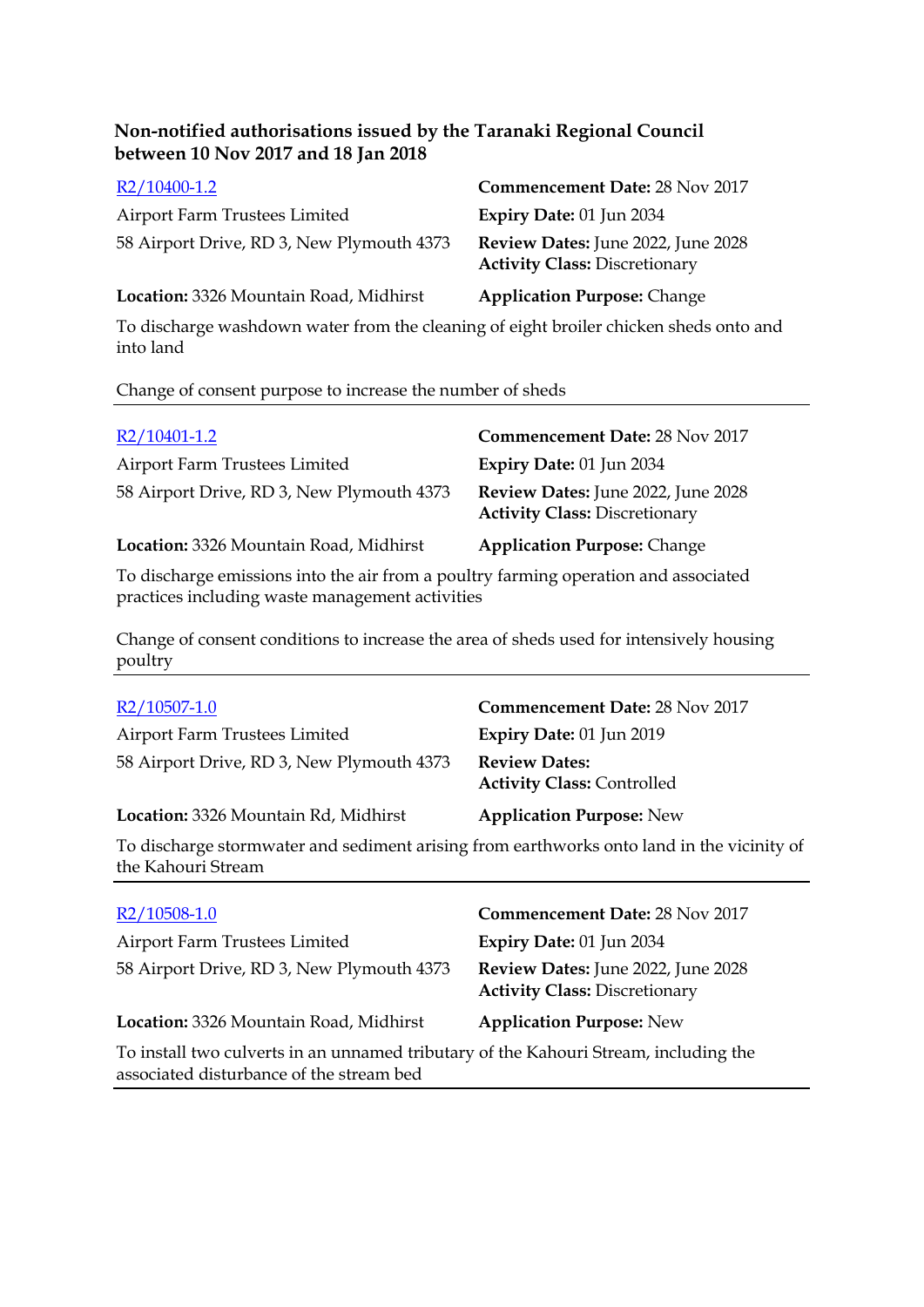| R2/10471-1.1                                                                                          | <b>Commencement Date: 29 Nov 2017</b>                                                                                                   |
|-------------------------------------------------------------------------------------------------------|-----------------------------------------------------------------------------------------------------------------------------------------|
| Rocky Bay Holdings Limited                                                                            | Expiry Date: 01 Jun 2032                                                                                                                |
| 163 Manutahi Road, RD 2, New Plymouth<br>4372                                                         | Review Dates: June 2018, June 2020,<br>June 2022, June 2024, June 2026,<br>June 2028, June 2030<br><b>Activity Class: Discretionary</b> |
| <b>Location: 123-137 Smart Road, New Plymouth Application Purpose: New</b>                            |                                                                                                                                         |
| To discharge cleanfill onto and into land                                                             |                                                                                                                                         |
| $R2/3769-4.0$                                                                                         | Commencement Date: 01 Dec 2017                                                                                                          |
| South Taranaki District Council                                                                       | <b>Expiry Date: 01 Jun 2034</b>                                                                                                         |
| Chief Executive, Private Bag 902, Hawera 4640 Review Dates: June annually                             | <b>Activity Class: Discretionary</b>                                                                                                    |
| Location: Nukumaru Parade, Waiinu Beach                                                               | <b>Application Purpose: Replace</b>                                                                                                     |
| To discharge treated domestic wastewater from the Waiinu Beach Waste Water Treatment<br>Plant to land |                                                                                                                                         |
| $R2/10484-1.0$                                                                                        | Commencement Date: 05 Dec 2017                                                                                                          |
| PKW Farms I P                                                                                         | $F$ xniry Date: 01 $\overline{I}$ 110 $2035$                                                                                            |

| PKW Farms LP                                                           | <b>Expiry Date: 01 Jun 2035</b>                                            |  |
|------------------------------------------------------------------------|----------------------------------------------------------------------------|--|
| PO Box 241, New Plymouth 4340                                          | Review Dates: June 2023, June 2029<br><b>Activity Class: Discretionary</b> |  |
| Location: 468 Hastings Road, Matapu                                    | <b>Application Purpose: New</b>                                            |  |
| To take and use groundwater from a bore for farm water supply purposes |                                                                            |  |
|                                                                        |                                                                            |  |

| $R2/2356-3.0$                                                                          | <b>Commencement Date: 05 Dec 2017</b>                                                        |
|----------------------------------------------------------------------------------------|----------------------------------------------------------------------------------------------|
| <b>Marnelius Partners</b>                                                              | Expiry Date: 01 Dec 2041                                                                     |
| PC & CM Erkes, 635 Eltham Road, RD 21,<br>Stratford 4391                               | <b>Review Dates:</b> June 2023, June 2029,<br>June 2035<br><b>Activity Class: Controlled</b> |
| Location: 635 Eltham Road, Mangatoki                                                   | <b>Application Purpose: Replace</b>                                                          |
| To discharge farm dairy effluent onto land and until 1 June 2018 after treatment in an |                                                                                              |

To discharge farm dairy effluent onto land, and until 1 June 2018 after treatment in an oxidation pond system, into the Mangatoki Stream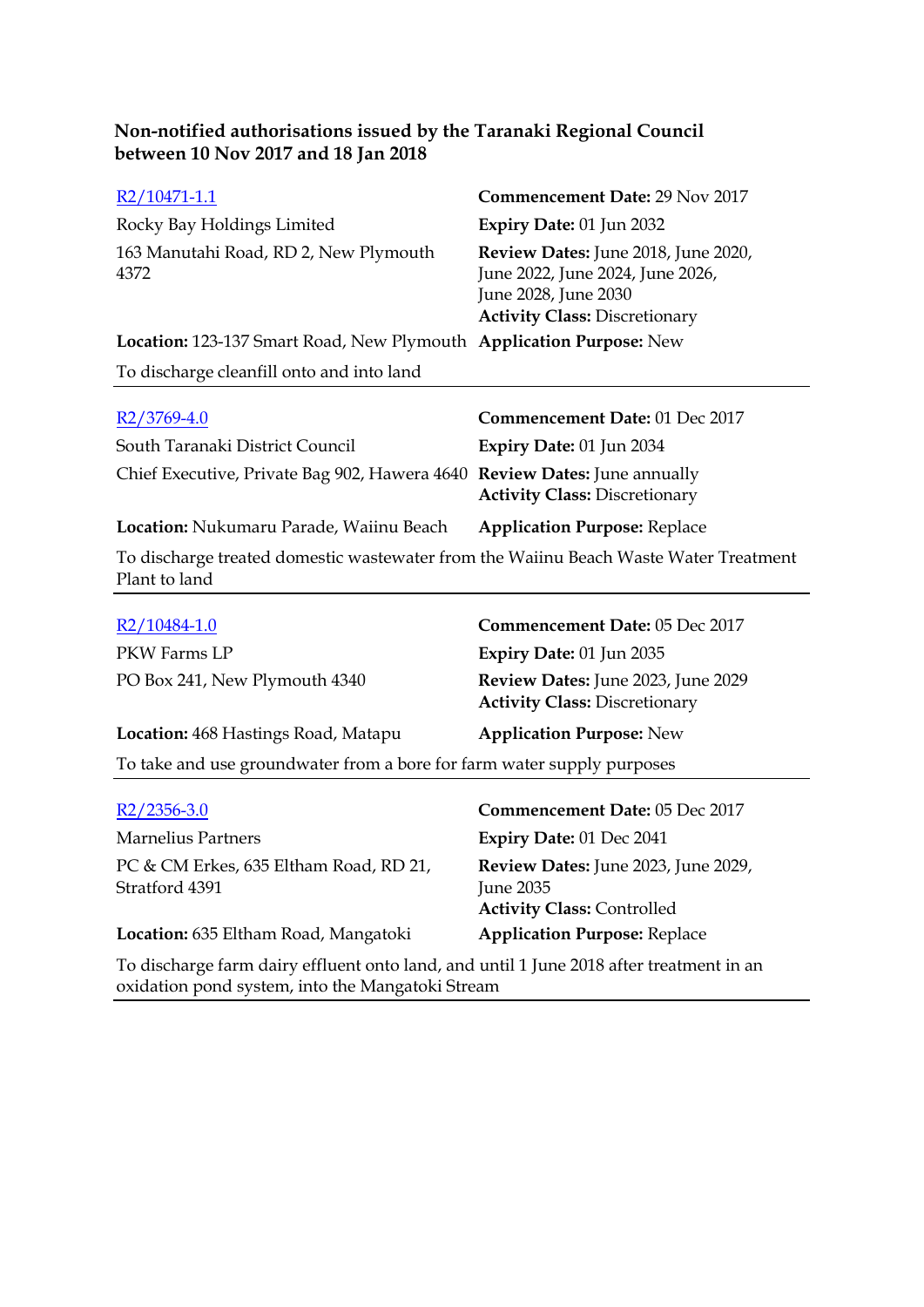| between 10 Nov 2017 and 18 Jan 2018                                                                                                                                        |                                                                                              |  |
|----------------------------------------------------------------------------------------------------------------------------------------------------------------------------|----------------------------------------------------------------------------------------------|--|
| $R2/2354-3.0$                                                                                                                                                              | Commencement Date: 07 Dec 2017                                                               |  |
| <b>Gwerder Brothers</b>                                                                                                                                                    | <b>Expiry Date: 01 Dec 2041</b>                                                              |  |
| 4500 Mountain Road, RD 18, Eltham 4398                                                                                                                                     | Review Dates: June 2023, June 2029,<br><b>June 2035</b><br><b>Activity Class: Controlled</b> |  |
| Location: 4557 Mountain Road, Eltham                                                                                                                                       | <b>Application Purpose: Replace</b>                                                          |  |
| To discharge farm dairy effluent onto land                                                                                                                                 |                                                                                              |  |
| $R2/10514-1.0$                                                                                                                                                             | <b>Commencement Date: 08 Dec 2017</b>                                                        |  |
| Balwherree Family Trust Partnership                                                                                                                                        | Expiry Date: 01 Jun 2032                                                                     |  |
| 76 Bedford Road, RD 8, Inglewood 4388                                                                                                                                      | Review Dates: June 2020, June 2026<br><b>Activity Class: Discretionary</b>                   |  |
| Location: 784 Mountain Road, Lepperton                                                                                                                                     | <b>Application Purpose: New</b>                                                              |  |
| To replace an existing culvert in an unnamed tributary of the Waiongana Stream, including<br>the associated disturbance of the stream bed                                  |                                                                                              |  |
| R2/10515-1.0                                                                                                                                                               | <b>Commencement Date: 08 Dec 2017</b>                                                        |  |
| Codylan Farms Limited                                                                                                                                                      | Expiry Date: 01 Jun 2033                                                                     |  |
| DB & SJ Smith, 142 Rimutauteka Road, RD 8,<br>Inglewood 4388                                                                                                               | Review Dates: June 2021, June 2027<br><b>Activity Class: Discretionary</b>                   |  |
| Location: 142 Rimutauteka Road, Waitui                                                                                                                                     | <b>Application Purpose: New</b>                                                              |  |
| To realign two sections of an unnamed tributary of the Mangaone Stream through a newly<br>constructed channel, including associated stream bed disturbance and reclamation |                                                                                              |  |
|                                                                                                                                                                            |                                                                                              |  |

**Non-notified authorisations issued by the Taranaki Regional Council** 

| $R2/2557-3.0$                           | Commencement Date: 08 Dec 2017                                                        |
|-----------------------------------------|---------------------------------------------------------------------------------------|
| R & K Houghton Family Trust             | Expiry Date: 01 Dec 2041                                                              |
| 224 Opunake Road, RD 21, Stratford 4391 | Review Dates: June 2023, June 2029,<br>June 2035<br><b>Activity Class: Controlled</b> |
| Location: 224 Opunake Road, Cardiff     | <b>Application Purpose: Replace</b>                                                   |
|                                         |                                                                                       |

To discharge farm dairy effluent onto land, and until 1 June 2019 after treatment in an oxidation pond system and wetland, into the Mangawharawhara Stream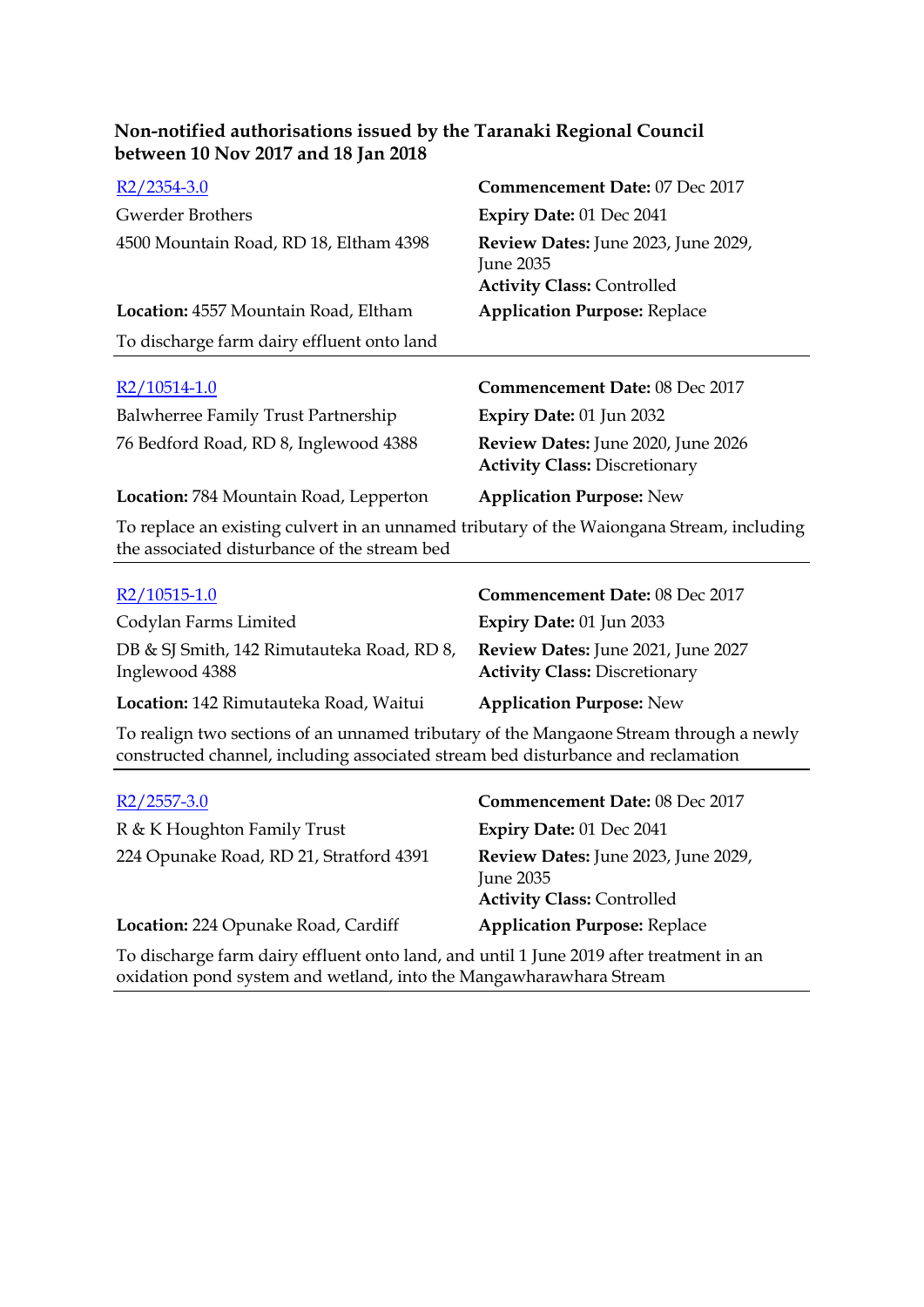| $R2/1316-3.5$                                         | Commencement Date: 13 Dec 2017                               |
|-------------------------------------------------------|--------------------------------------------------------------|
| Shell Taranaki Limited                                | Expiry Date: 01 Jun 2020                                     |
| Private Bag 2035, New Plymouth 4340                   | <b>Review Dates:</b><br><b>Activity Class: Discretionary</b> |
| Location: Omata Tank Farm, Centennial<br>Drive, Omata | <b>Application Purpose: Change</b>                           |

To discharge up to 3120 cubic metres/day (36 litres/second) of treated and untreated stormwater including bleed-off from tank de-watering and hydrostatic test water from a liquid hydrocarbon storage facility into the Herekawe Stream and to discharge untreated stormwater onto and into land during periods of bund construction and maintenance works

Change of consent conditions to adjust the pH range

| $R2/4623-3.0$                                                                                    | Commencement Date: 14 Dec 2017                               |
|--------------------------------------------------------------------------------------------------|--------------------------------------------------------------|
| Fonterra Limited                                                                                 | Expiry Date: 01 Jun 2019                                     |
| Private Bag 1, Edgecumbe 3160                                                                    | <b>Review Dates:</b><br><b>Activity Class: Discretionary</b> |
| Location: 879 Manaia Road, Kapuni                                                                | <b>Application Purpose: Replace</b>                          |
| To use a weir in the bed of the Kaupokonui Stream, and to dam water for water supply<br>purposes |                                                              |

| R2/10135-1.1                                                               | Commencement Date: 14 Dec 2017                                             |
|----------------------------------------------------------------------------|----------------------------------------------------------------------------|
| Luttrell Trust Partnership                                                 | Expiry Date: 01 Jun 2031                                                   |
| SP & MF Luttrell, 78A Nopera Road, RD 32,<br>Opunake 4682                  | <b>Review Dates:</b> June annually<br><b>Activity Class: Discretionary</b> |
| Location: 288 Bayly Road, Warea                                            | <b>Application Purpose: Change</b>                                         |
| To take and use water from the Warea River for pasture irrigation purposes |                                                                            |

Change of consent conditions to reduce the residual flow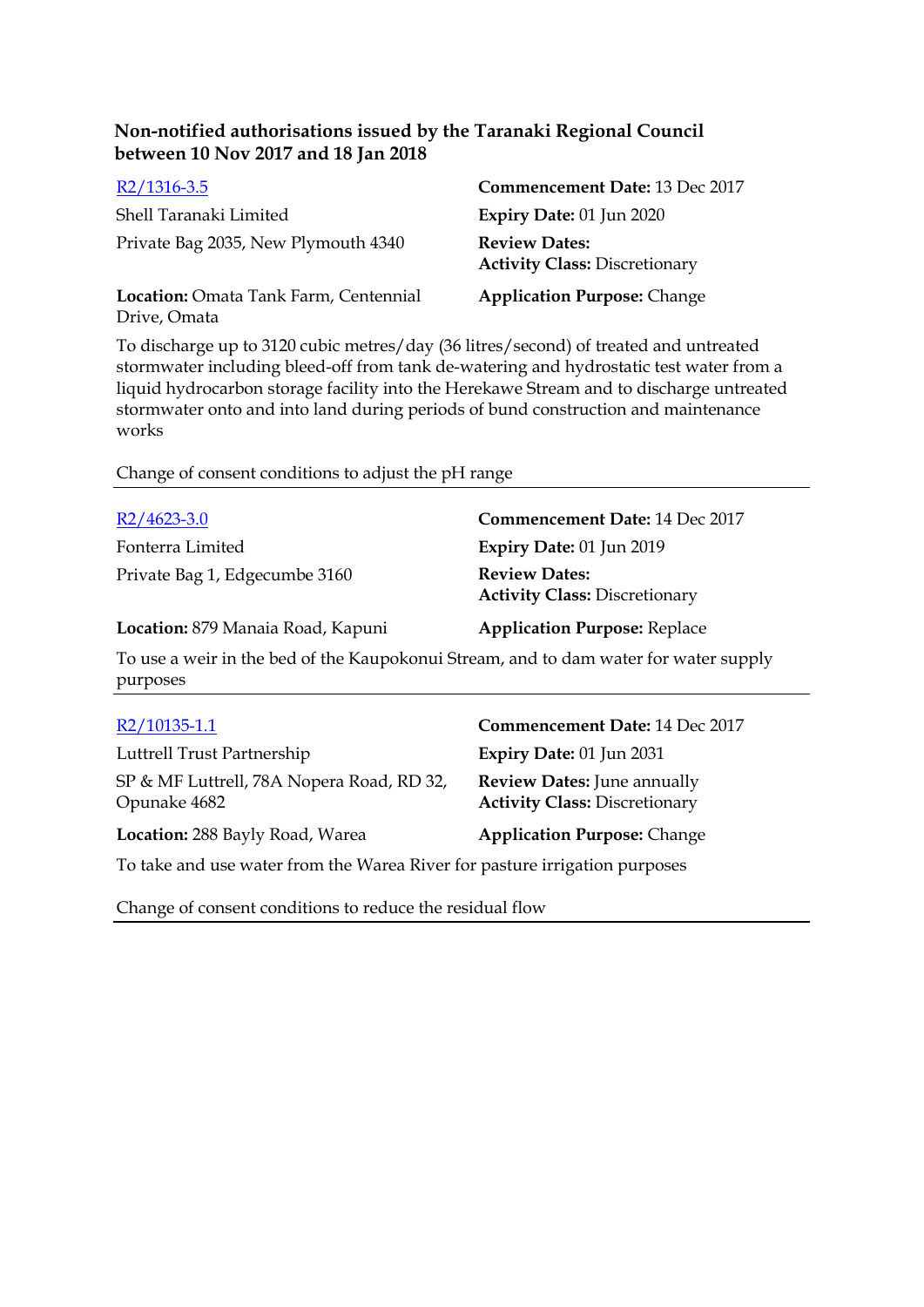| $R2/5349-1.3$                                                                         | Commencement Date: 14 Dec 2017                                          |
|---------------------------------------------------------------------------------------|-------------------------------------------------------------------------|
| South Taranaki District Council                                                       | <b>Expiry Date: 01 Jun 2034</b>                                         |
| Chief Executive, Private Bag 902, Hawera 4640 Review Dates: December 2017, June 2018, | June 2019, June 2023, June 2029<br><b>Activity Class: Discretionary</b> |
| Location: Central Landfill, Rotokare Road,<br>Eltham                                  | <b>Application Purpose: Change</b>                                      |

To discharge up to 15,000 cubic metres/day of uncontaminated stormwater and 4,000 cubic metres/day of treated stormwater from the South Taranaki District Council Central Landfill, Eltham, onto and into land and into an unnamed tributary of the Waingongoro River

Change of consent conditions to alter the timeframe requirement for provision of the Landfill Management Plan

| R2/10499-1.1                               | <b>Commencement Date: 15 Dec 2017</b>                                  |
|--------------------------------------------|------------------------------------------------------------------------|
| CX Oil Limited                             | Expiry Date: 01 Jun 2019                                               |
| PO Box 402, New Plymouth 4340              | <b>Review Dates: June 2018</b><br><b>Activity Class: Discretionary</b> |
| Location: Puka-1 wellsite, Pukengahu Road, | <b>Application Purpose: Change</b>                                     |

To take water from the Waihapa Stream for wellsite and well drilling activities during hydrocarbon exploration at the Puka-1 wellsite

Change of consent conditions to allow taking for a period of 90 operational days

Stratford (Property owner: C & E Brown)

To discharge farm dairy effluent onto land

| R2/10523-1.0                                                                                 | <b>Commencement Date: 15 Dec 2017</b>                                                                   |
|----------------------------------------------------------------------------------------------|---------------------------------------------------------------------------------------------------------|
| CX Oil Limited                                                                               | <b>Expiry Date: 01 Jun 2018</b>                                                                         |
| PO Box 402, New Plymouth 4340                                                                | <b>Review Dates:</b><br><b>Activity Class: Discretionary</b>                                            |
| <b>Location:</b> Puka-1 wellsite, Pukengahu Road,<br>Stratford (Property owner: C & E Brown) | <b>Application Purpose: New</b>                                                                         |
| To install and maintain a temporary pit in the Waihapa Stream                                |                                                                                                         |
| R2/3036-3.0                                                                                  | <b>Commencement Date: 18 Dec 2017</b>                                                                   |
| Devonia Farms Limited                                                                        | <b>Expiry Date: 01 Dec 2046</b>                                                                         |
| 587 Fraser Road, RD 13, Hawera 4673                                                          | <b>Review Dates:</b> June 2022, June 2028,<br>June 2034, June 2040<br><b>Activity Class: Controlled</b> |

**Location:** 587 Fraser Road, Normanby **Application Purpose:** Replace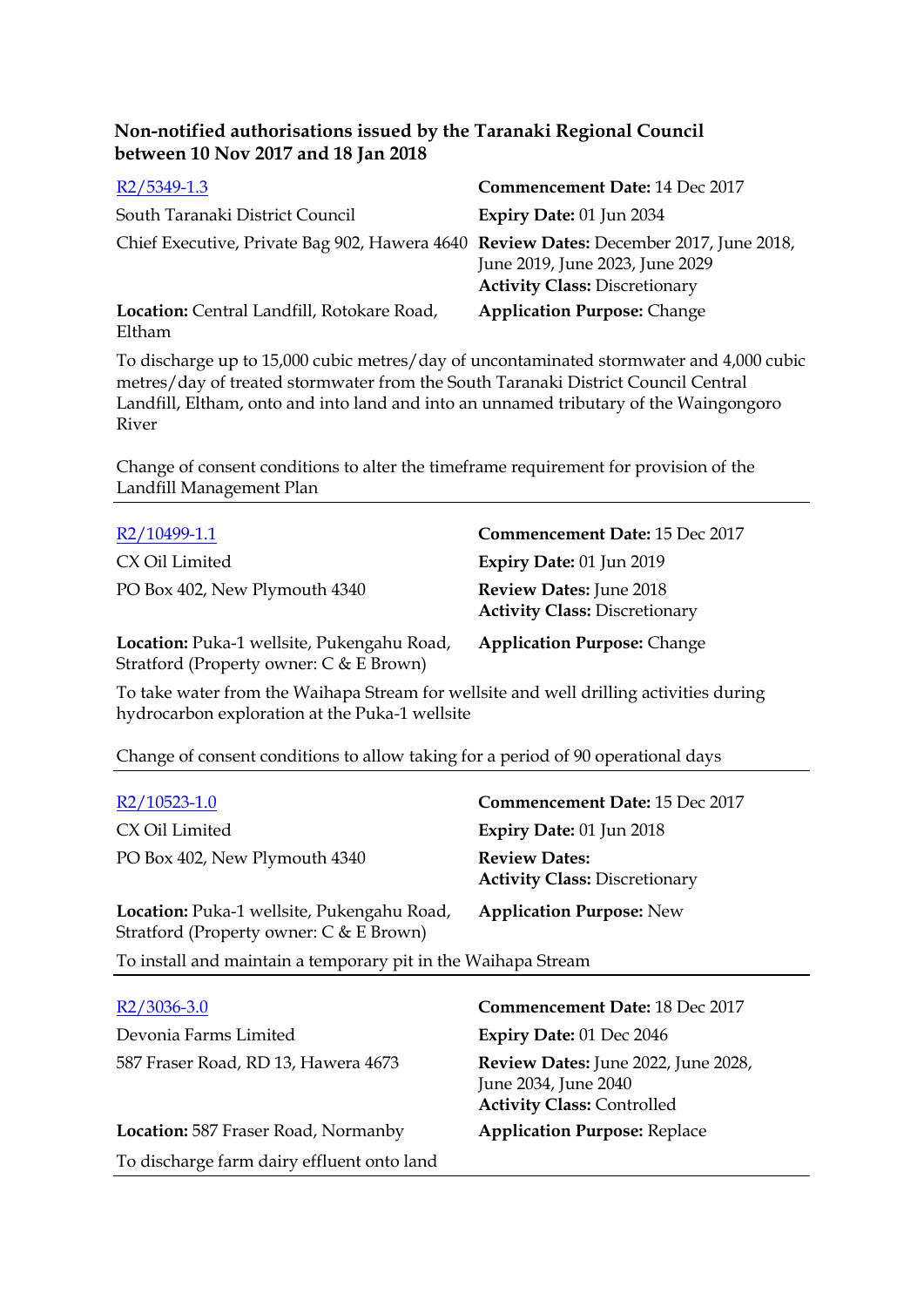| R2/10190-2.0                                    | Commencement Date: 19 Dec 2017                            |
|-------------------------------------------------|-----------------------------------------------------------|
| South Dakota Trust                              | Expiry Date: $01$ Jun $2020$                              |
| 1961 South Road, RD 28, Hawera 4678             | <b>Review Dates:</b><br><b>Activity Class: Controlled</b> |
| Location: 252-558 Douglas North Road,<br>Huiroa | <b>Application Purpose: Replace</b>                       |

To undertake vegetation disturbance activities and to discharge stormwater and sediment arising from soil disturbance activities associated with harvesting of forest, including roading and tracking onto and into land and into unnamed tributaries of the Waitara River

| $R2/10531-1.0$                                                            | Commencement Date: 19 Dec 2017                            |
|---------------------------------------------------------------------------|-----------------------------------------------------------|
| Papa Rererangi i Puketapu Limited (NP<br>Airport)                         | Expiry Date: 01 Jun 2018                                  |
| C/- New Plymouth District Council, Private<br>Bag 2025, New Plymouth 4340 | <b>Review Dates:</b><br><b>Activity Class: Controlled</b> |
| Location: 192 Airport Drive, New Plymouth                                 | <b>Application Purpose: New</b>                           |
| To take groundwater from dewatering excavations                           |                                                           |
|                                                                           |                                                           |

| R2/10519-1.0                               | Commencement Date: 09 Jan 2018                               |
|--------------------------------------------|--------------------------------------------------------------|
| Melody Family Trust                        | Expiry Date: 01 Jun 2022                                     |
| PO Box 5028, Palmerston North 4441         | Review Dates: June 2019<br><b>Activity Class: Controlled</b> |
| Location: Waitotara Valley Road, Waitotara | <b>Application Purpose: New</b>                              |

To undertake vegetation disturbance activities and to discharge stormwater and sediment arising from soil disturbance activities associated with harvesting of forest, including roading and tracking onto land

| $R2/10517-1.0$                             | Commencement Date: 10 Jan 2018                                                               |
|--------------------------------------------|----------------------------------------------------------------------------------------------|
| Willica Farms Limited                      | Expiry Date: 01 Dec 2041                                                                     |
| 781 Mangawhero Road, RD 29, Hawera 4679    | Review Dates: June 2024, June 2030,<br><b>June 2036</b><br><b>Activity Class: Controlled</b> |
| Location: 781 Mangawhero Road, Riverlea    | <b>Application Purpose: New</b>                                                              |
| To discharge farm dairy effluent onto land |                                                                                              |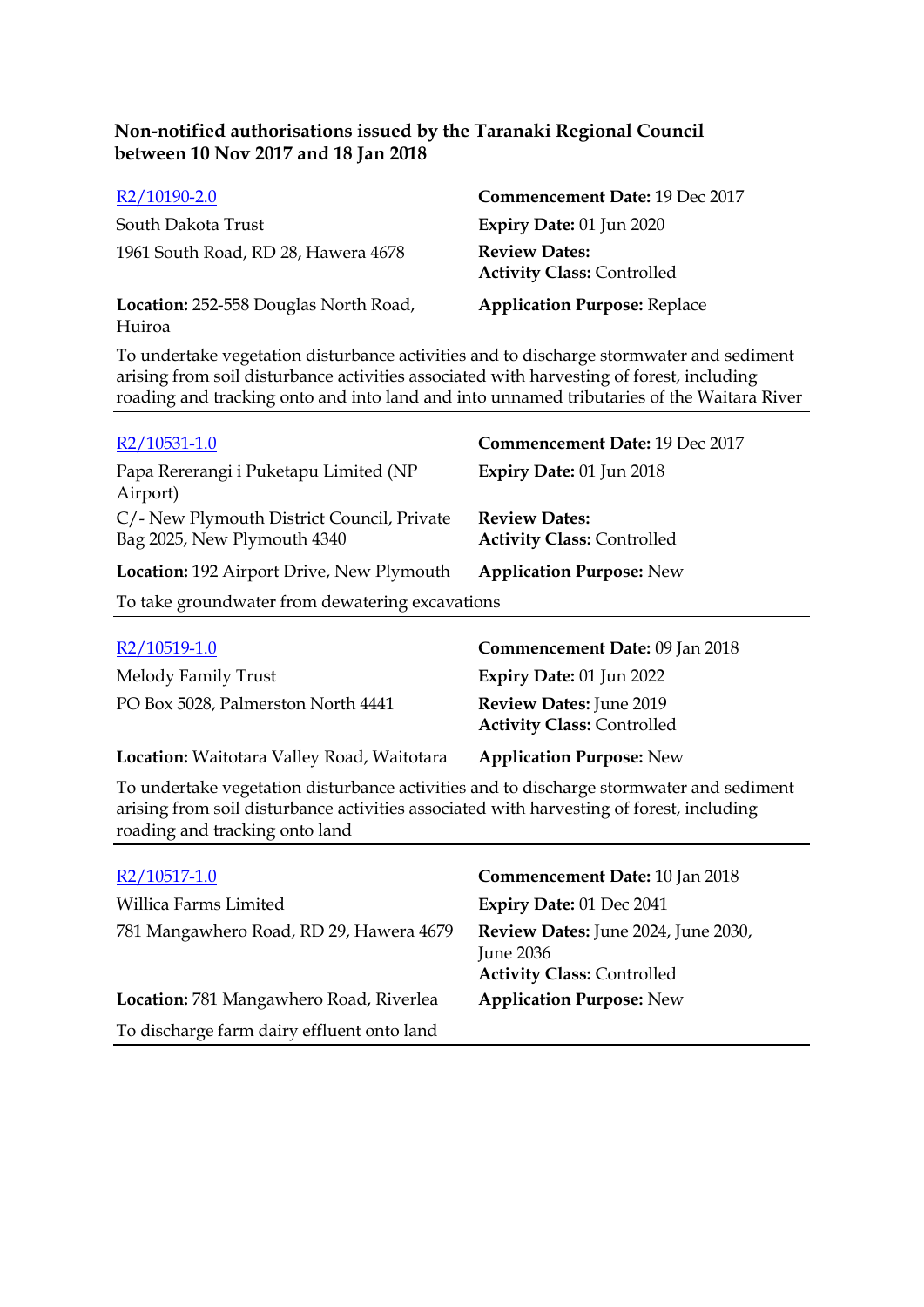| $R2/10521-1.0$                                                                     | Commencement Date: 11 Jan 2018                                             |
|------------------------------------------------------------------------------------|----------------------------------------------------------------------------|
| Osflo Fertiliser Limited                                                           | <b>Expiry Date: 01 Jun 2032</b>                                            |
| PO Box 761, New Plymouth 4340                                                      | Review Dates: June 2020, June 2026<br><b>Activity Class: Discretionary</b> |
| Location: 1319 Mountain Road, Inglewood                                            | <b>Application Purpose: New</b>                                            |
| To replace a cultivity on unnamed tributary of the Weiengane Stream, including the |                                                                            |

To replace a culvert in an unnamed tributary of the Waiongana Stream, including the associated disturbance of the stream bed and minor stream diversion

| $R2/10522-1.0$                          | Commencement Date: 11 Jan 2018                                      |
|-----------------------------------------|---------------------------------------------------------------------|
| Osflo Fertiliser Limited                | Expiry Date: 01 Jun 2019                                            |
| PO Box 761, New Plymouth 4340           | <b>Review Dates: June 2018</b><br><b>Activity Class: Controlled</b> |
| Location: 1319 Mountain Road, Inglewood | <b>Application Purpose: New</b>                                     |

To discharge stormwater and sediment arising from earthworks onto land and into an unnamed tributary of the Waiongana Stream

| $R2/10524-1.0$                 | <b>Commencement Date: 11 Jan 2018</b>                     |
|--------------------------------|-----------------------------------------------------------|
| Peter Groves Trustee Limited   | <b>Expiry Date: 01 Jun 2021</b>                           |
| PO Box 174, Urenui 4349        | <b>Review Dates:</b><br><b>Activity Class: Controlled</b> |
| Location: Mangahia Road, Uruti | <b>Application Purpose: New</b>                           |

To undertake vegetation disturbance activities and to discharge stormwater and sediment arising from soil disturbance activities associated with harvesting of forest, including roading and tracking onto land

| $R2/9534-1.2$                                                                   | Commencement Date: 11 Jan 2018                                         |
|---------------------------------------------------------------------------------|------------------------------------------------------------------------|
| Cheal Petroleum Limited                                                         | <b>Expiry Date: 01 Jun 2028</b>                                        |
| PO Box 402, New Plymouth 4340                                                   | <b>Review Dates: June 2022</b><br><b>Activity Class: Discretionary</b> |
| Location: Cheal-D wellsite, Bird Road,<br>Stratford (Property owner: J O'Neill) | <b>Application Purpose:</b> Extension of Lapse                         |

To discharge emissions to air associated with hydrocarbon producing wells at the Cheal-D wellsite

Extend the lapse period of the consent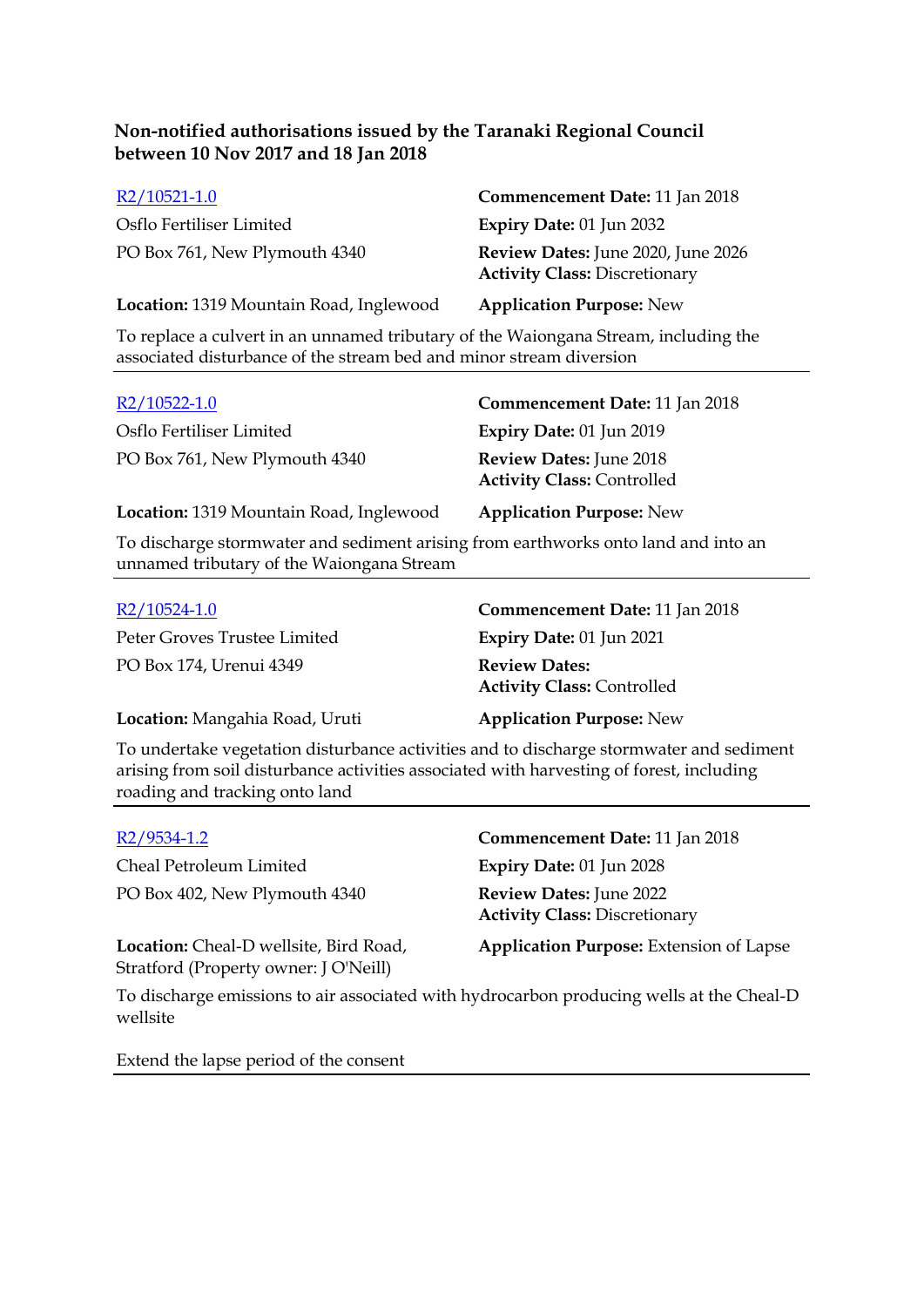| $R2/4494-3.0$                                                                  | Commencement Date: 12 Jan 2018                                                                      |  |
|--------------------------------------------------------------------------------|-----------------------------------------------------------------------------------------------------|--|
| Craig McDonald                                                                 | Expiry Date: 01 Jun 2034                                                                            |  |
| 69 Airport Drive, New Plymouth 4373                                            | Review Dates: June 2022, June 2025,<br>June 2028, June 2031<br><b>Activity Class: Discretionary</b> |  |
| Location: 188 Lower Ball Road, Kakaramea                                       | <b>Application Purpose: Replace</b>                                                                 |  |
| To take and use water from the Mangaroa Stream for pasture irrigation purposes |                                                                                                     |  |
|                                                                                |                                                                                                     |  |

| $R2/5636-2.0$                        | <b>Commencement Date: 12 Jan 2018</b>                                                               |
|--------------------------------------|-----------------------------------------------------------------------------------------------------|
| Waiwira Trust                        | <b>Expiry Date: 01 Jun 2034</b>                                                                     |
| 2066 South Road, RD 2, Patea 4598    | Review Dates: June 2022, June 2025,<br>June 2028, June 2031<br><b>Activity Class: Discretionary</b> |
| Location: 195 Lower Ball Road, Patea | <b>Application Purpose: Replace</b>                                                                 |

To take from two locations on the Mangaroa Stream and to use the water for pasture irrigation purposes

| $R2/1561-3.1$                                                        | Commencement Date: 12 Jan 2018                                                                                 |
|----------------------------------------------------------------------|----------------------------------------------------------------------------------------------------------------|
| ID & JA Armstrong Family Trusts Partnership Expiry Date: 01 Dec 2030 |                                                                                                                |
| 2856 Eltham Road, RD 32, Opunake 4682                                | Review Dates: June 2020, June 2022,<br>June 2024, June 2026, June 2028<br><b>Activity Class: Discretionary</b> |
| Location: 2916 Eltham Road, Te Kiri                                  | <b>Application Purpose: Change</b>                                                                             |

To discharge farm dairy effluent onto land and after treatment in an oxidation pond system into an unnamed tributary of the Taungatara Stream if the land disposal area is unsuitable for effluent disposal

Change of conditions to include discharge to land

| R2/10520-1.0                                                                            | Commencement Date: 15 Jan 2018                                             |  |
|-----------------------------------------------------------------------------------------|----------------------------------------------------------------------------|--|
| Groundworkx Taranaki Limited                                                            | Expiry Date: 01 Jun 2034                                                   |  |
| 126 Orlando Street, Stratford 4332                                                      | Review Dates: June 2022, June 2028<br><b>Activity Class: Discretionary</b> |  |
| Location: Victoria Road, Stratford                                                      | <b>Application Purpose: New</b>                                            |  |
| To discharge green waste and any resulting contaminated stormwater and leachate to land |                                                                            |  |